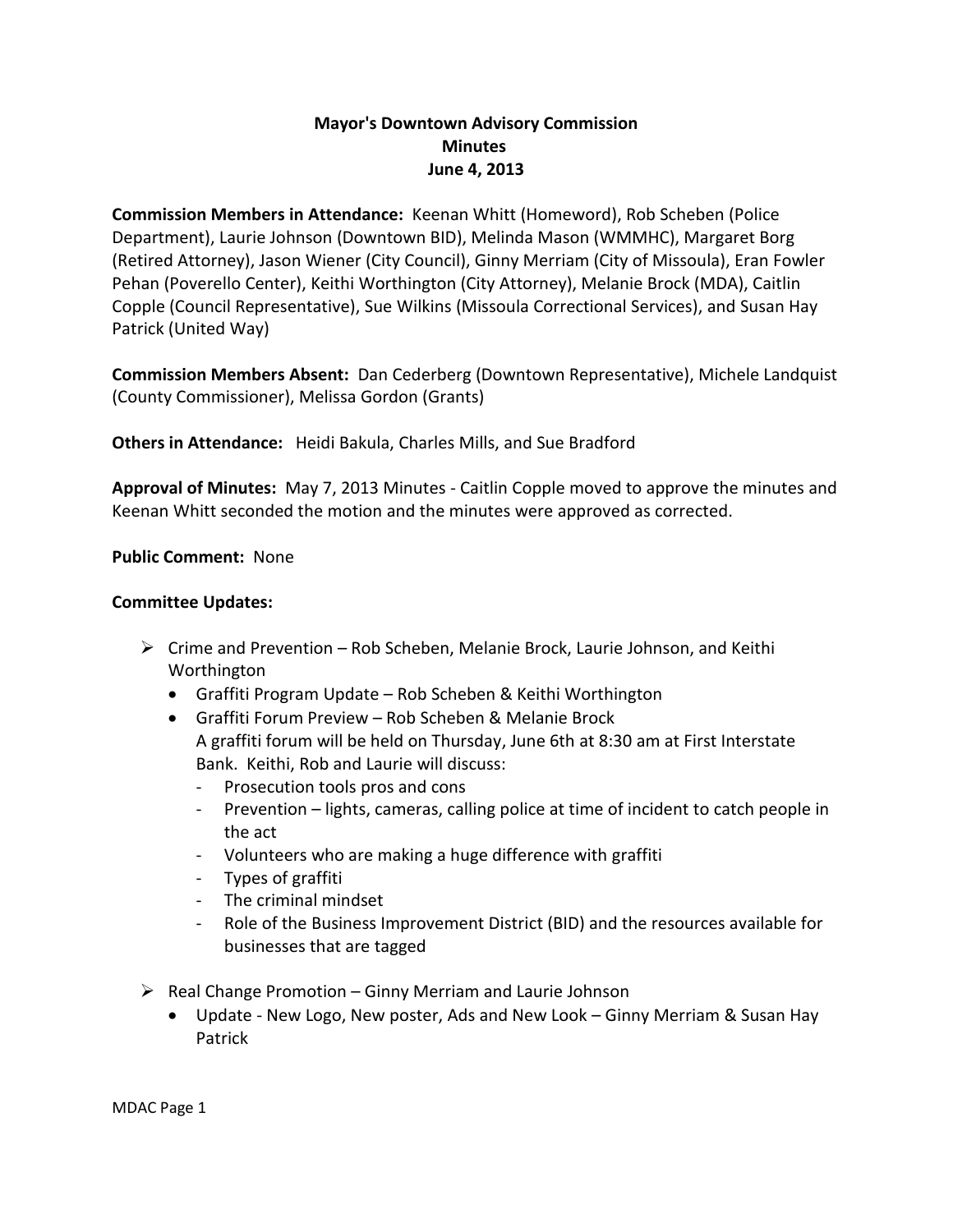Ginny Merriam gave the following report:

- There are new collection boxes that will be replacing the wine carafes
- The new name of the program is "Real Change, Be Part of the Solution"
- An ad will be placed on the side of a Mountain Line bus
- There is a webpage on the MDA website
- Radio spots and new posters were created
- Potential of a few parking meters when the city gets new meters
- Laurie at the BID will help empty the meters with another volunteer
- A Hot Team will be walking around Downtown Tonight, at Caras Park on Thursdays from 5-8pm, to talk to people about the Real Change campaign and they will offer to give donation boxes to businesses
- Human Services: Reaching Home Update Susan Hay Patrick and Jason Wiener

Susan Hay Patrick is looking for people to serve on the Reaching Home subcommittee. The city council approved its portion of the new coordinator position funding to manage the Reaching Home campaign. Currently she is waiting on the county to pass approve the other half of the funding for the position.

- $\triangleright$  Built Environment Margaret Borg and Ginny Merriam
	- MAM Art Park Update Margaret Borg

Margaret Borg met with Laura Millin of the Missoula Art Museum (MAM) and they discussed the following:

- The museum is interested in adding and changing the landscape of the new sculpture park by moving the traffic lanes to accommodate a larger park
- MAM intends to seek out more funding for the project
- Doug Harby of Public Works has contacted the Loo supplier about cost and transport of the Loo
- The CIP from the city will not cover the cost of the Loo and transport, the Loo itself is \$90,000 – need to discuss how to raise more money
- Eran Fowler Pehan of the Poverello Center suggested that this is very much on the minds of the community who would be very appreciative of the loo
- The Missoula Downtown Association, the Business Improvement District and Destination Missoula all support the project and are donating funds
- 3. Miscellaneous business and discussion
	- Upcoming Rainbow Gathering Melanie Brock

Melanie Brock introduced Charles Mills representing the Rainbow gathering. Charles wanted to give some basic information about the gathering, that it's a family event without alcohol and people will most likely stop in Missoula but they will move on to the main temporary camp which is near Deer Lodge at a campground off of the